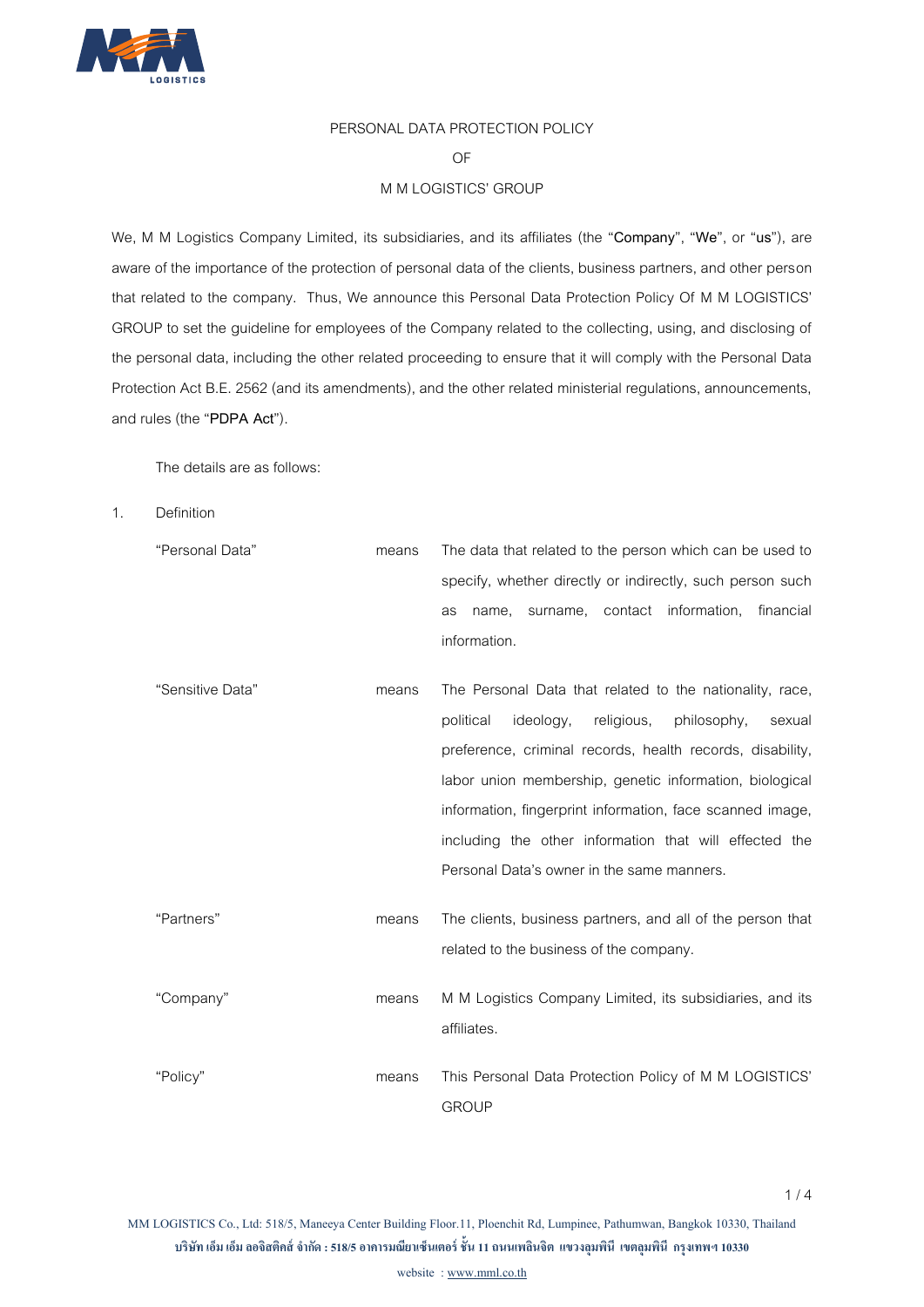

# "**PDPA Act**" means Personal Data Protection Act B.E. 2562 (and its amendments)

## 2. Policy

We set the policy related to the Personal Data of the Partners in each perspective as follows:

#### 2.1. Collecting of the Personal Data

We will collect the Personal Data of the Partners in accordance with the legitimate and fair objective, scope, and using only. We will limit our collecting and keeping the Personal Date to only if required and necessary for the purpose of such collection of the Company. We will request for consent from Partners in accordance with the requirements specified in the PDPA Act before the company proceed the collection of the Personal Data or Sensitive Data unless such collection is not required the prior consent in accordance with the PDPA Act.

We have no policy on collecting the Sensitive Data from the Partners unless the Company receives express consent from the Partners or in the other event that specified in the PDPA Act.

2.2. Using of the Personal Data

We will use the Personal Data or Sensitive Data in the matter that related to the business operation of the Company. We will provide necessary procedure to secure the safety of such Personal Data or Sensitive Data including the preventing of the using of Personal Data or Sensitive Data by any third person without prior consent from the Partners.

2.3. Informing of the purpose of the collecting, using, and disclosure of the Personal Data

We will inform the purpose of the collecting, using, and disclosure of the Personal Data of the Partners. Such purpose must related to the business operation of the Company with such Partners. We will always inform and request for the Partners' consent in the event that we change the purpose of the collecting, using, and disclosure of such Personal Data.

# 2.4. Restriction of the using and disclosure of the Personal Data

We will use and disclose the Personal Data in accordance with the consent and purpose that was received from or informed to the Partners at the time we collect such Personal Data. We will supervise our employees to not collect, use, disclose, or show your Personal Data in any manner except in the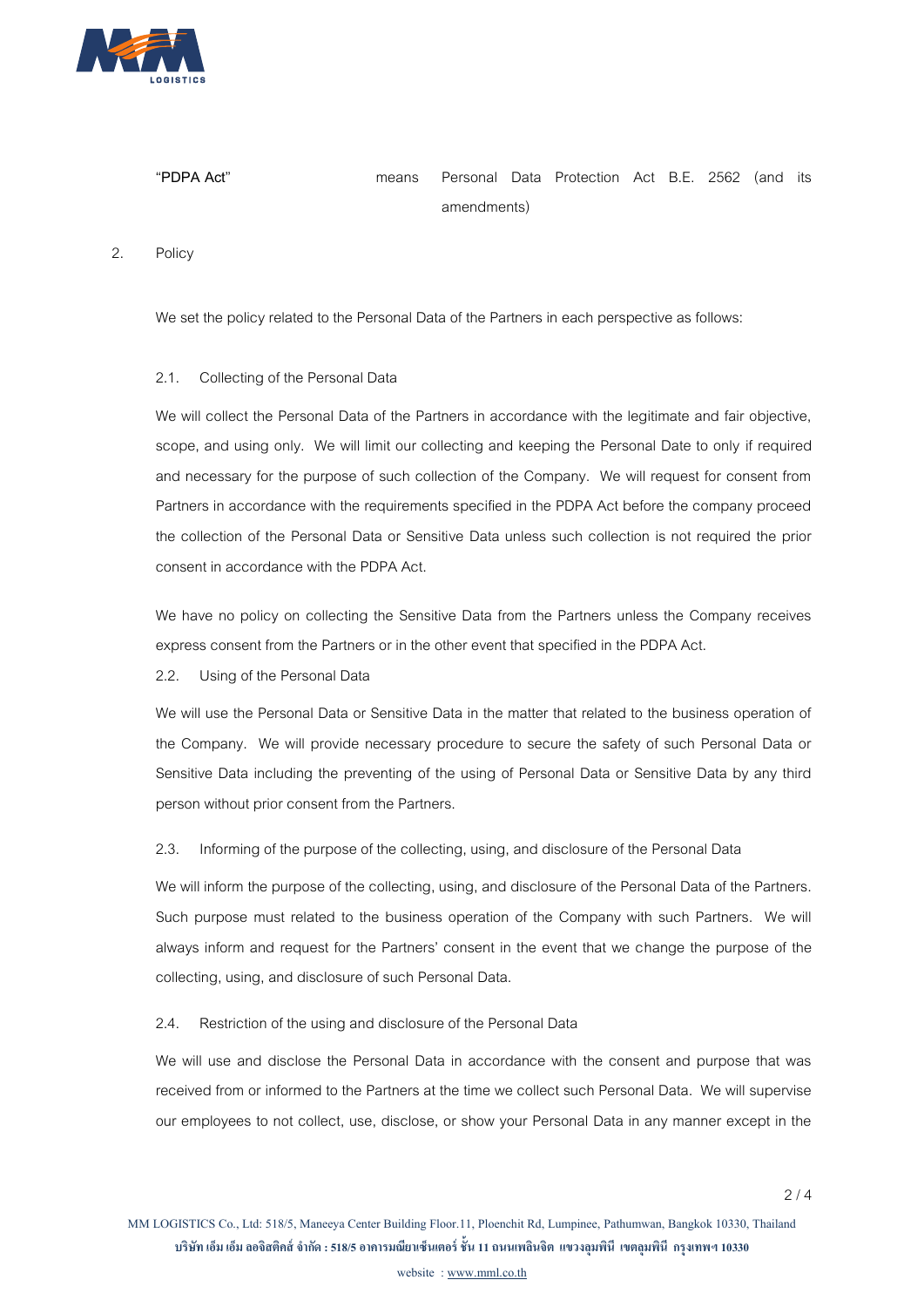

way that in accordance with the purpose or to any third party unless it is exempted as specified in the PDPA Act.

In case we appoint the person or the juristic person who is the contractor of the Company to keep and protect the Partner's Personal Data, we will prohibit them to use the Partner's Personal Data except the purpose we appoint them to do so.

In case we receive the third party's Personal Data from the Partner, we will inform you to inform and request for consent from such third party to allow us to use such Personal Data in accordance with the purpose we specified. If we acknowledge later that the Partner disclose the third party's Personal Data without the third party's consent, we reserve our rights to not proceed the Personal Data that related to such third party.

# 2.5. Security measurement

We will set the security measurement for the Personal Data appropriately and in compatible with the confidentiality of the Personal Data to prevent the loss, access, delete, use, transform, revise, or disclose the Partner's Personal Data without rights or illegally.

#### 2.6. Participation of the owner of Personal Data

We set the policy that let the owner of the Personal Data to request for the access, copy, disclose the acquire measure of the Personal Data that does not request for the owner's consent, confirmation of the existence, nature, purpose of the use of the Personal Data, including the rights to revise, change, and delete all or part of the Personal Data.

#### 2.7. Period of the storage of the Personal Data

We set the policy that we will keep your Personal Data for the period that we deem it is necessary for our obligation under the contract or relevant laws. We will inform the Partner before or at the time we collect such Personal Data. After such period has passed, we will delete your Personal Data. Additionally, you have rights to request the deletion of, whether all or part of, the Personal Data before the end of such period in accordance with the procedures and conditions specified by the Company.

#### 2.8. Responsibility of the person who control the Personal Data

We will set the rules or orders for the data controlled person to follow the rules or orders we determined to ensure that our operation under this Privacy Policy are in line with the standard we set out in this Privacy Policy.

2.9. Review of the regulations and policies related to the Personal Data